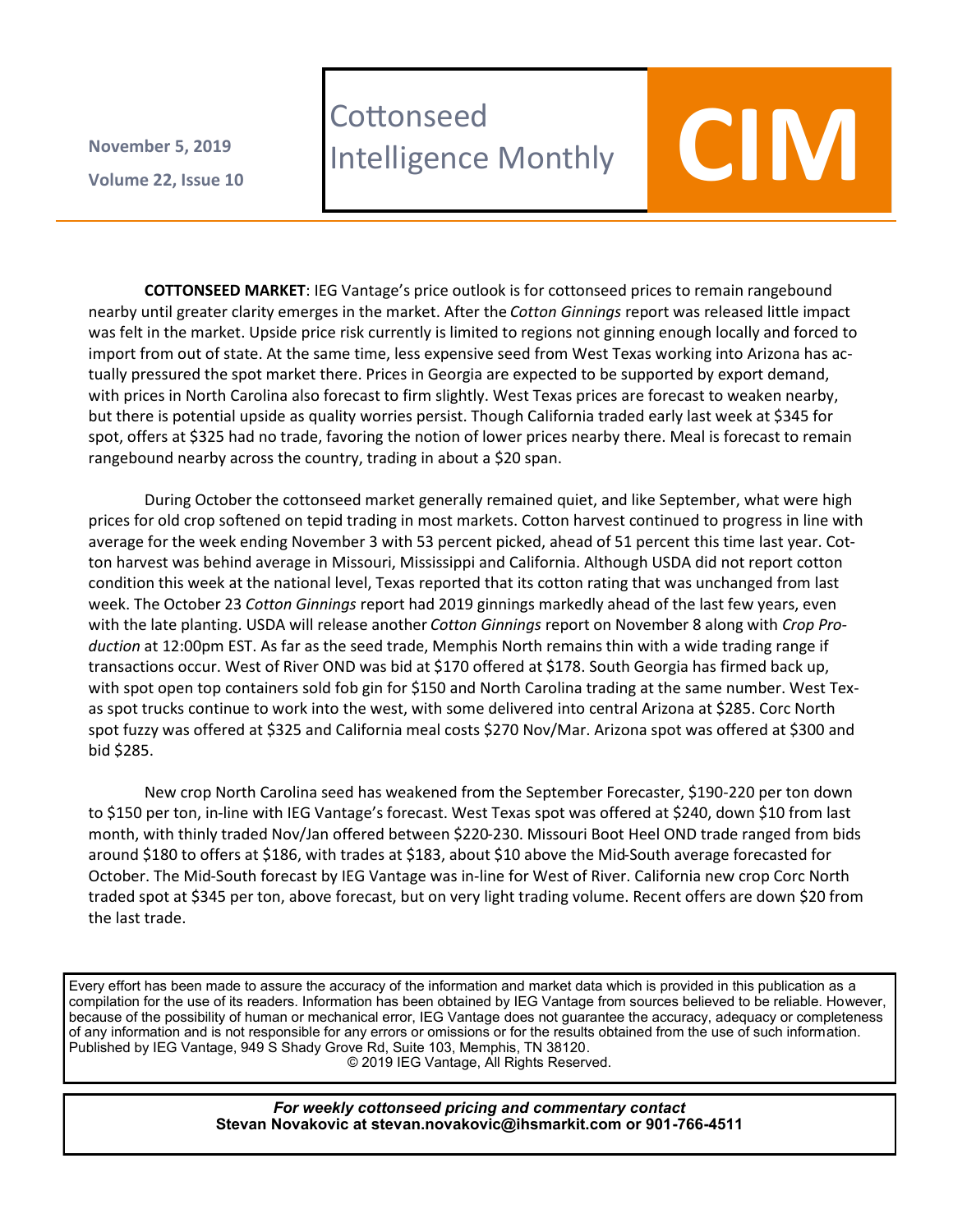Volume 22, Issue 10 **November 2019** Intelligence Monthly **November 2019** November 2019 **Cottonseed** 



**COTTONSEED BALANCE SHEET:** IEG Vantage adopted USDA's 2019/20 forecast for cottonseed supply and demand last month. Beginning stocks were forecast for the crop year beginning August 1 at 477 thousand tons. USDA forecasts production at 6.8 million tons, an increase of 17 percent from 2018/19 production and up five percent from 2017/18. IEG Vantage is forecasting all US cotton production at 21.6 million bales, which is 80,000 below USDA's October forecast. The all-cotton yield is forecast at 830 pounds per acre, down three pounds from USDA's October forecast but, if realized, would be 34 pounds below last year. IEG Vantage's November cotton production forecast indicates a reduction of 80,000 bales from the October NASS report. The major change was in Texas where the yield fell from 624 pounds per acre to 612 pounds per acre, putting the Texas crop 150,000 bales smaller than USDA's October report, which was 7.8 million. If realized, that yield would be the lowest in Texas since the 2015/16 crop year, 144 pounds less than last year and down 101 pounds from the five-year average. Georgia increased 40,000 bales and Mississippi increased 30,000 to help offset the drop in Texas. Though down modestly from the USDA October report, production still is 3.26 million bales larger than last year.

Export sales for the week ending October 24 showed net new sales for current crop of 129,800 (108,100 Upland, 21,700 Pima) bales. Sales have continued to slow over the past several weeks. New crop showed sales of 71,300 upland bales all sold to Indonesia, which was actually a switch from current crop. There were 203,000 (181,300 Upland, 21,700 Pima) bales and 73,100 bales canceled, but most of that was a 71,300 switch in Indonesia from current crop to new crop. The notable buyers for current crop were Pakistan and Turkey, both with 65,000 bales of upland. Vietnam increased upland commitments 31,500 with 200 bales accepted as destination changes. Most of the destination changes to Vietnam are from China. Shipments were 156,500 (149,00 Upland, 7,500 Pima) bales. Shipments are 19 percent ahead of last year compared with 18 percent the week before. As of October 24, cumulative cotton sales for the 2019/2020 season stand at 61% of USDA's original forecast. The five-year average for sales is 52.9%. Obviously, U.S. exports are off to a strong start, but USDA anticipates 16.50 million bales as its seasonal target. If achieved, it would be the highest level obtained in 14 seasons. Exports are forecast to average 319,000 running bales per week for the remainder of the year, which is a pretty aggressive number compared with history. That would be the third highest number and only the fourth time the shipments exceeded 300,000 bales per week at least since 1979. For that number to be realized, the economy will need to remain strong and geopolitical problems will need to be at least mitigated to a level that can provide some confidence for business leaders in the textile and apparel industry.

| Cottonseed Supply & Demand (1,000 tons) |         |         | <b>USDA</b> | <b>IEG</b> | <b>USDA</b> | <b>IEG</b> |
|-----------------------------------------|---------|---------|-------------|------------|-------------|------------|
| <b>Year begins August 1</b>             | 2016/17 | 2017/18 | 2018/19     | 2018/19    | 2019/20     | 2019/20    |
| <b>Beginning Stocks</b>                 | 391     | 400     | 451         | 451        | 477         | 477        |
| Imports                                 | 51      | 0       | 1           | 1          | 2           | 2          |
| Production                              | 5,369   | 6,422   | 5,631       | 5,631      | 6,725       | 6,725      |
| <b>Total Supply</b>                     | 5,811   | 6,822   | 6,083       | 6,083      | 7,204       | 7,204      |
| Crush                                   | 1,769   | 1,854   | 1,760       | 1,760      | 2,000       | 2,000      |
| Exports                                 | 342     | 478     | 387         | 387        | 450         | 450        |
| Feed, Seed, & Residual                  | 3,300   | 4,039   | 3,458       | 3,458      | 4,296       | 4,296      |
| <b>Total Disappearance</b>              | 5,411   | 6,371   | 5,605       | 5,605      | 6,746       | 6,746      |
| <b>Ending Stocks</b>                    | 400     | 451     | 477         | 477        | 458         | 458        |

## **Cottonseed Intelligence Monthly**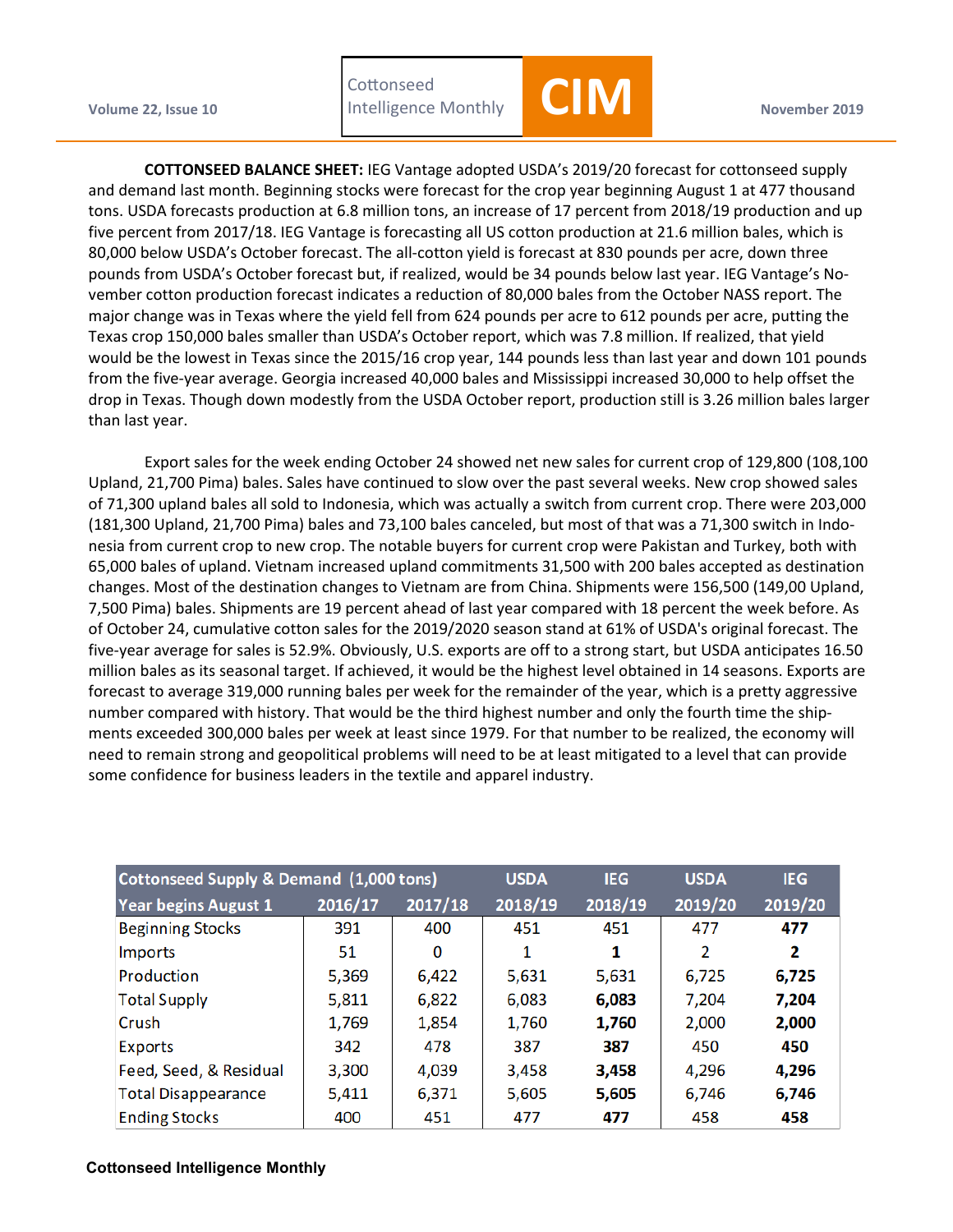

 $\overline{\phantom{a}}$ 

| <b>Cottonseed fob points</b> |          |                                                                                                         |              |         |                            |                  |  |
|------------------------------|----------|---------------------------------------------------------------------------------------------------------|--------------|---------|----------------------------|------------------|--|
|                              |          | <b>Bid</b>                                                                                              | <b>Offer</b> |         | <b>Trade Change Yr Ago</b> |                  |  |
| <b>Southeast</b>             | (\$/ton) |                                                                                                         |              |         |                            |                  |  |
| North Carolina               | Spot     | 140-142                                                                                                 | 145-150      | 142-143 | 2 <sub>o</sub>             | <b>130o</b>      |  |
|                              | $Nv$ -Dc | 142                                                                                                     | 150          | 143     | n/a                        | <b>130o</b>      |  |
| South Georgia                | Nov      | 136                                                                                                     | 140          | 140-145 | n/a                        | n/a              |  |
|                              | Ja-Ag    |                                                                                                         |              | 160     | n/a                        | n/a              |  |
| <b>Mid-South</b>             | (5/ton)  |                                                                                                         |              |         |                            |                  |  |
| Memphis North                | Nov      |                                                                                                         |              | 178     | n/a                        | n/a              |  |
| Missouri Bootheel            | Spot     | 180                                                                                                     | 183          | 183     | -1t                        | <b>160o</b>      |  |
|                              | $Nv$ -Dc | 180                                                                                                     | 186          |         | n/a                        | <b>160o</b>      |  |
| Northeast Arkansas           | Spot     | 170                                                                                                     | 178          |         | $-50$                      | <b>159o</b>      |  |
|                              | $Nv$ -Dc | 170                                                                                                     | 178          |         | n/a                        | 160 <sub>o</sub> |  |
| Southwest                    | (\$/ton) |                                                                                                         |              |         |                            |                  |  |
| West Texas - Lubbock North   | Spot     |                                                                                                         | 240          |         | unc                        | 212o             |  |
|                              | Nv-Dc    | 215-217                                                                                                 | 220-230      |         | n/a                        | n/a              |  |
| <b>Far West</b>              | (\$/ton) |                                                                                                         |              |         |                            |                  |  |
| Arizona                      | Spot     | 285                                                                                                     | 300          |         | unc                        | 270o             |  |
|                              | Nv-Dc    |                                                                                                         | 285-295      |         | n/a                        | 275 <sub>o</sub> |  |
| California Corc. No.         | Spot     |                                                                                                         | 325          | 345     | unc                        | 305t             |  |
| Pima California              | Spot     |                                                                                                         | 280          |         | $-50$                      | n/a              |  |
| $\mathbf{1}$                 |          | $\mathbf{r}$ $\mathbf{r}$ $\mathbf{r}$ $\mathbf{r}$ $\mathbf{r}$ $\mathbf{r}$ $\mathbf{r}$ $\mathbf{r}$ |              |         | 21 <u>.</u>                |                  |  |

 $b = bid o = offer t = trade n/a = not available$ 

| <b>Processed Cottonseed Products</b>               |       |               |       |        |              |        |                               |        |                      |        |  |
|----------------------------------------------------|-------|---------------|-------|--------|--------------|--------|-------------------------------|--------|----------------------|--------|--|
|                                                    |       |               |       |        |              |        | Bid Offer Trade Change Yr Ago |        |                      |        |  |
| Southwest                                          |       | Meal (\$/ton) |       |        |              |        |                               | Hulls  |                      |        |  |
| West Texas                                         | Spot  |               |       |        | 240          |        | unc                           |        | 250o                 | 242t   |  |
|                                                    | Nv-Mr |               |       |        | 255          |        | n/a                           |        | 260o                 | 190t   |  |
| Cottonseed Meal Basis vs. Wednesday's CBOT SoyMeal |       |               |       |        |              |        |                               |        |                      |        |  |
|                                                    |       |               | SBM   |        | <b>CSM</b>   |        | <b>BASIS</b>                  |        | <b>Change Yr Ago</b> |        |  |
| Southwest                                          |       |               | 302.2 |        | 240          |        | $-62.2$                       |        | 0                    | -10    |  |
| $b = bid o = offer t = trade n/a = not available$  |       |               |       |        |              |        |                               |        |                      |        |  |
| <b>U.S. Cottonseed Spread Chart - Nearby Price</b> |       |               |       |        |              |        |                               |        |                      |        |  |
|                                                    | ΑZ    |               | СA    |        | So. GA W. TN |        |                               |        | W. TX                | ΝC     |  |
| AZ                                                 | ***   |               | 45    |        | $-160$       |        | $-122$                        |        | -60                  | $-150$ |  |
| CA                                                 | $-45$ | ***           |       | $-205$ |              | $-167$ |                               | $-105$ | $-195$               |        |  |
| So. GA                                             | 160   | 205           |       | ***    |              | 38     |                               | 100    | 10                   |        |  |
| W.TN                                               | 122   |               | 167   |        | $-38$        |        | ***                           |        | 62                   | -28    |  |
| W.TX                                               | 60    |               | 105   |        | $-100$       |        | -62                           |        | ***                  | -90    |  |
| ΝC                                                 | 150   |               | 195   |        | $-10$        |        | 28                            |        | 90                   | ***    |  |